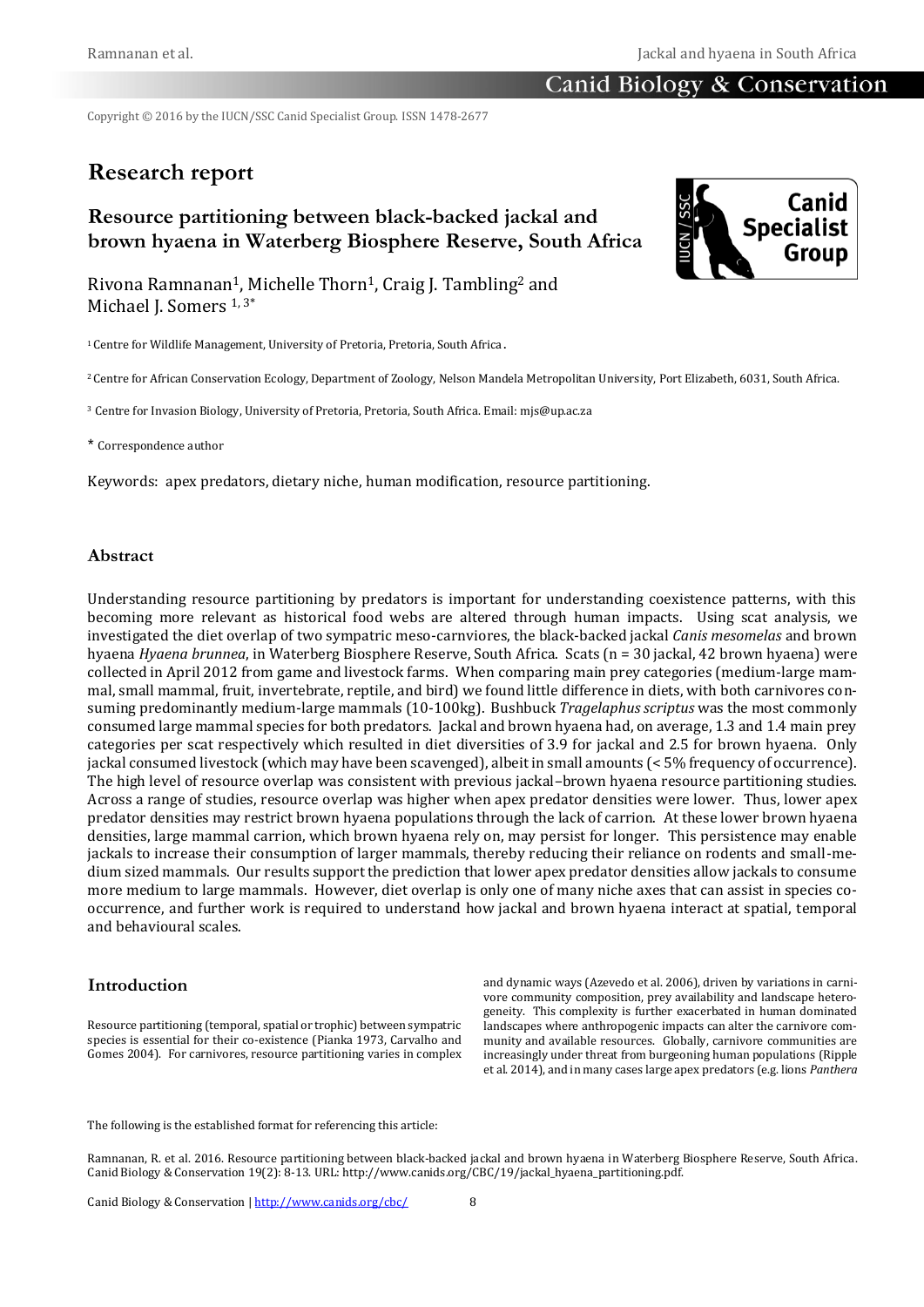*leo*) have been extirpated from many parts of their historical range, resulting in fundamentally altered carnivore communities.

In South Africa, apex predators such as lion and spotted hyaena *Crocuta crocuta* have been almost completely extirpated from non-protected areas (Hayward et al. 2007). Low density populations of cheetah *Acinonyx jubatus*, leopard *Panthera pardus*, and African wild dog *Lycaon pictus* still exist outside of protected areas but are often heavily persecuted (Thorn et al. 2011). The removal of apex predators has created a void filled by competitively subordinate species such as black-backed jackal *Canis mesomelas* (hereafter referred to as jackal)*,* caracal *Caracal caracal* and brown hyaena *Hyaena brunnea*. Consequently, as carnivore communities are altered under various land-use regimes, investigating how they partition resources will increase our understanding of their relative ecological roles which could be important for the conservation of these carnivores. Numerous studies have investigated the diet of jackal and brown hyaena in isolation, both inside and outside of protected areas, with brown hyaena considered obligate scavengers of large mammal carcasses (Mills 1990) and jackal alternating between active hunting of large mammals (Klare et al. 2011) and scavenging from large mammal carcasses (Fourie et al. 2015). However, little information exists on the competitive relationship between the two species from which inferences can be made about competition over scavenging resources and the extent of their niche overlap (but see van der Merwe et al. 2009, Yarnell et al*.* 2013). Even less attention has been given to interactions outside of protected areas, where human altered landscapes may further alter patterns of competition between jackal and brown hyaena. We used a short-term sampling period to investigate the diet of jackal and brown hyaena in Waterberg Biosphere Reserve, a landscape area characterised by high human modification and low apex predator densities.

#### **Methods**

Scats were collected in Waterberg Biosphere Reserve (24°04′30″S 28°08′30″E), Limpopo province, South Africa, which included a number of privately-owned commercial game and livestock farms. The vegetation in the region consists of Waterberg Mountain Bushveld (Mucina and Rutherford 2006) and rocky mountainous topography characterises the majority of the sampling area. Free ranging carnivores such as jackal, brown hyaena, caracal, African wild dog, cheetah and leopard occur in the area, with the latter three occurring at low densities (Thorn 2011, Ramnanan et al. 2013). Naturally occurring and artificially introduced and managed ungulates such as greater kudu *Tragelaphus strepsiceros*, bushbuck *Tragelaphus scriptus*, steenbok *Raphicerus campestris*, duiker *Sylvicapra grimmia* and warthog *Phacochoerus africanus* are common.

Jackal and brown hyaena scats were collected opportunistically along roads between 16 and 25 April 2012 (Austral autumn season). Trained observers identified the scats to species level based on colour, shape and size. Seventy-two scats were collected (42 brown hyaena, 30 jackal) over an area of approximately 2,000km<sup>2</sup> with no clear spatial separation of jackal and brown hyaena scats across the region. The scats were washed in small cloth bags using a washing machine before being dried thoroughly (Johnson and Hansen 1979). Twenty hairs were randomly selected from each scat and cross sections were made from each following standard scat analysis protocols (Douglas 1989). Prey species were identified using reference keys (Keogh 1983, Buys and Keogh 1984). Contents of scats were separated into six categories, medium-large mammals (adults > 10kg [further subdivided by species for some analysis]), small mammals, invertebrates, birds, fruit and vegetation. These categories were used to facilitate the comparison of the diet of the two carnivores to similar studies conducted in the North-West province, South Africa, by van der Merwe et al. (2009) and Yarnell et al. (2013).

To assess if sufficient scats had been collected to adequately represent the diet based on: (a) the six main diet categories, and (b) all mediumlarge mammal species in addition to the remaining five main diet categories, we constructed species accumulation curves (replicated 1,000 times and assuming a random sample collection procedure) for jackal and brown hyaena using the R package Vegan (R Development Core Team 2011, Oksanen et al. 2012). Diet estimates were represented as frequency of occurrence (FO) and relative frequency of occurrence (RFO). FO refers to the proportion of each diet items from the total sample of scats and RFO refers to the proportion of each diet item from of the total number of diet items found (Loveridge and MacDonald 2003). Although it is recognized that biomass estimates are a more robust means to estimate resource use from scats (Klare et al. 2011), we restricted our analysis to FO and RFO to facilitate comparison to van der Merwe et al. (2009) and Yarnell et al. (2013) and because no correction factors are available for brown hyaena. To assess if (a) the consumption of the main diet categories and (b) the consumption of the medium-large mammal species in addition to the remaining five main diet categories differed between the two carnivores, a Log-Likelihood Ratio G test was conducted (Zar 1996). To further assess the similarity in the consumption of medium-large mammal species by the two carnivores we conducted a correlation analysis on the FO values. To generate variation around the estimated FO and RFO of each food category we bootstrapped both the FO and the RFO diet estimates by re-sampling the data 1,000 times to obtain 95% confidence limits. We only estimated FO for medium-large mammal species to reduce the importance of missing species in this category (see results – species accumulation curves).

Using Levins' index of niche breadth we estimated the diet diversity for each carnivore with respect to the six prey categories (Fedriani et al. 2000). In this study, the niche breath value can vary between one (one prey category present in the diet) and six (equal contribution of all six prey categories in the diet). We calculated Pianka's index (Pianka 1973) to assess the percent overlap in the six main diet categories between the two carnivores (van der Merwe et al. 2009, Yarnell et al. 2013). We similarly bootstrapped the niche breadth and Pianka index to estimate the 95% confidence limits for these measures. To assess how resource partitioning between the two carnivores compared to previous studies, we plotted our estimated Pianka index (+/- 95% confidence limits) along with Pianka estimates calculated using the same six categories from diet estimates collected on (1) ranchlands (apex predators absent, Yarnell et al. 2013), (2) a combination of ranchlands and protected areas (apex predators present and absent, van der Merwe et al. 2009) and (3) only protected areas (apex predators present, Yarnell et al. 2013). All statistical analyses were conducted using R (R Development Core Team 2011).

#### **Results**

Species accumulation curves for the six main food categories reached an asymptote between 20 and 25 scats for both predators (Figure 1). However, once medium to large mammal species were included as separate categories, accumulation curves suggested that some prey species may not have been detected with our sampling effort. Jackal and brown hyaena had, on average, 1.3 and 1.4 main prey categories per scat respectively which resulted in diet diversities of 3.9 for jackal and 2.5 for brown hyaena.

The diets of jackal and brown hyaena based on the six main prey categories were similar  $(G = 10.5, df = 5, p = 0.06)$  which resulted in a high niche overlap (0.95; CL = 0.89-0.99; Figure 2). Although medium-large mammals comprised the bulk of the diet for both carnivores (RFO: jackal = 42.2%, brown hyaena = 59.2%; Table 1) and bushbuck was the main species consumed by both carnivores (FO: jackal = 26.9%, brown hyaena 52.3%), when the medium-large mammal species were combined with the remaining five main prey categories, the composition of the diet differed significantly between jackal and brown hyaena (*G* = 37.6,  $df = 19$ ,  $p < 0.01$ ). This difference was driven primarily through the composition of the medium-large mammal species consumed, with 11 medium-large mammal species detected in the diet of jackal and brown hyaena respectively, but only seven of these were shared between the two carnivores (Table 2). However, those species that were shared were generally consumed often and equally between the carnivores resulting in the consumption of the medium-large mammal species being significantly correlated ( $t = 3.8$ , df = 13,  $p < 0.01$ ,  $r = 0.72$ ). After bushbuck, impala *Aepyceros melampus*; FO = 26.7% for jackal and blue wildebeest *Connochaetus taurinus*; FO = 22% for brown hyaena were the second most consumed prey species for each carnivore (Table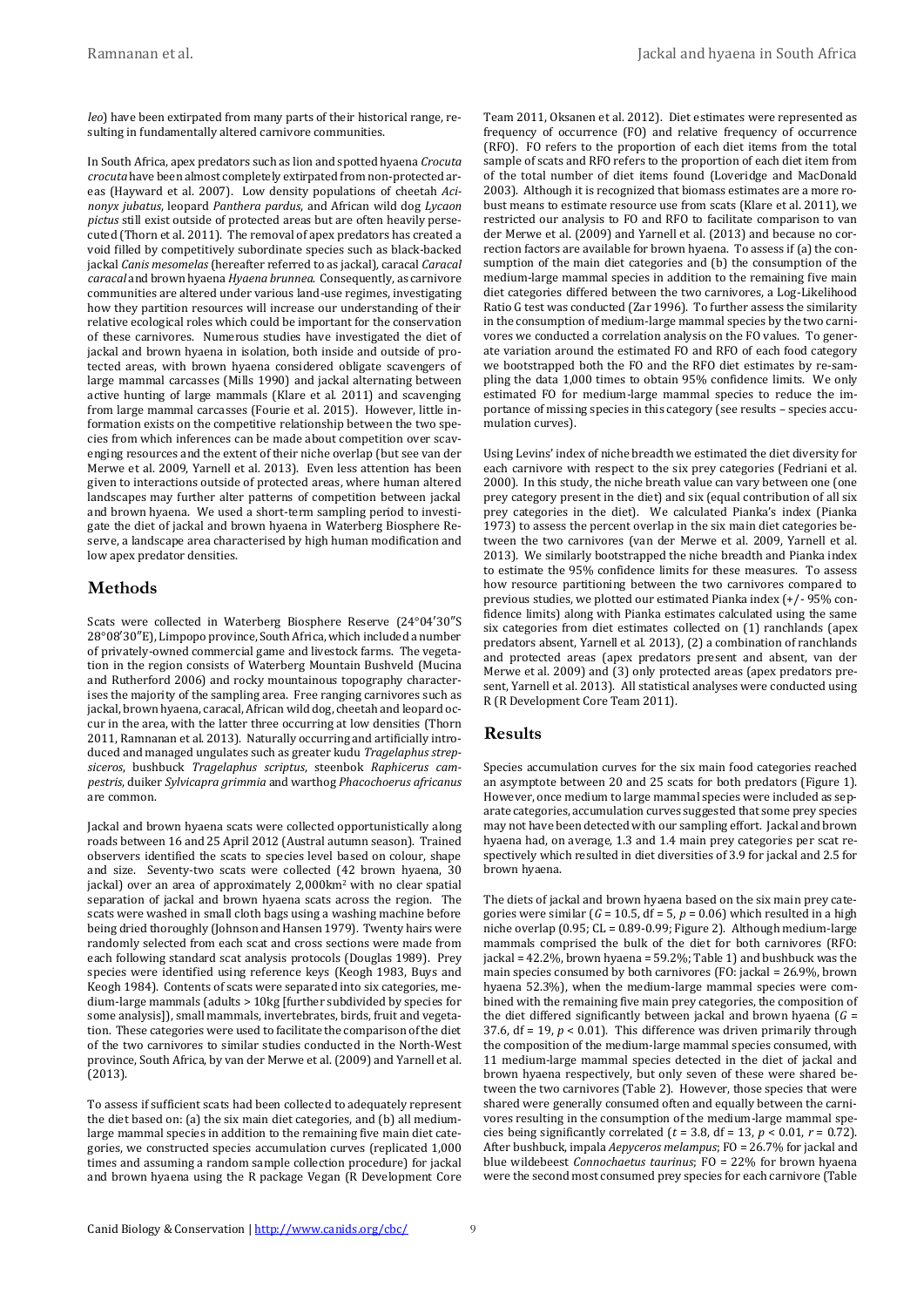$\overline{7}$ 6 5  $\overline{4}$ -Jackal 3 -Hyaena Number of diet categories  $\overline{2}$  $\mathbf{1}$ A 0  $\Omega$ 5 10 15 20 25 30 35 40 45 18 16 14 12 10 8 Jackal 6 -Hyaena  $\overline{4}$  $\overline{2}$ **B.**  $\Omega$ 10 15 20 25 30 35 40 45  $\mathbf 0$ 5 Samples collected

2). Livestock remnants were only found in jackal scats with cattle and

Figure 1. Species accumulation curves based on 1000 random re-sampling events for black-backed jackal and brown hyaena scat collection in Waterberg Biosphere Reserve, South Africa. (A) represents species accumulation curves based on the six main dietary groups identified, and (B) represents species accumulation curves based on the species specific delineation of medium-large mammals and the five remaining main diet categories.

Small mammals contributed considerably less than large mammals to the diet of both carnivores (RFO: jackal =  $9.4\%$ , brown hyaena =  $8.4\%$ , Table 2). Diet overlap using the six broad diet items was lowest in the presence of high densities of apex predators and highest in the absence (or low density) of apex predators (Figure 2).

#### **Discussion**

When considering broad diet categories, jackal and brown hyaena in Waterberg Biosphere Reserve had high resource use overlap, driven primarily by both species consuming predominantly medium- large mammals. In addition, not only did medium-large mammals dominate both carnivores' diet, but bushbuck was the most consumed prey item for both carnivores. Jackal and brown hyaena characteristically adapt to locally abundant resources (Klare et al. 2010, Slater and Muller 2014), which can vary seasonally (e.g. Kamler et al. 2012) or through periodic resource pulses (e.g. Fourie et al. 2015). This flexibility in diet from both species limits our ability to compare fine scale differences in our assessment of the diets of either jackal or brown hyaena with diet estimates obtained by van der Merwe et al. (2009 - scats collected year round but not separated by season) and Yarnell et al. (2013, scats collected in winter) because resource availability will undoubtedly change. In addition, we were unable to estimate resource (i.e. prey) availability in the current study because the sampling region was extensive and land use types varied considerably. Thus, for comparative purposes with previous studies we focused on the relative comparisons between jackal and hyaena diets for each site at each time period rather than on the absolute differences or prey composition or selection between studies.

The current assessment represents a low apex predator density environment, which we contrast against an apex predator free environment in Mankwe Wildlife Reserve, South Africa, a high apex predator density environment in Pilanesberg National Park, South Africa (Yarnell et al. 2013) and a mix of high apex predator and no apex predator environments (van der Merwe et al. 2009). For all assessments, diet overlap exceeded 0.53 with the lowest overlap recorded in the high apex predator density environment and the highest overlap (0.95 – current study) recorded in the low apex predator density environment. The apex predator free environment had a diet overlap of 0.87 which is similar to that of our current study where apex predators occur at a low density. Thus, these results suggest that diet overlap may be higher in areas with fewer or no apex predators and thus where carrion provisioning is lower.

Brown hyaena consumption of medium-large mammals is a function of the provision of carrion (Stein et al. 2013). In all assessments, brown hyaena consumed predominantly (> 68% FO) medium-large mammals, suggesting that both inside and outside of protected areas carrion is readily available for brown hyaena to scavenge from. In the absence of apex predators, jackal actively hunt and consume medium-large prey items (Klare et al. 2010). Thus, in the absence (or low density) of large predators as in our study region, jackal may be consuming mediumlarge mammals by actively hunting them. Three of the main prey species consumed by brown hyaena (and jackal), bushbuck, duiker and impala, can be killed by jackal (Kamler et al. 2010, Klare et al. 2010), but are also preferred prey of leopard (Hayward et al. 2006a, Swanepoel 2008) and African wild dog (Hayward et al. 2006b). Thus, although the exact source of carrion is unknown, jackal, in combination with the low density of large predators, are potentially providing carrion for brown hyaena in Waterberg Biosphere Reserve. This could also explain the significant correlation in medium-large mammal consumption between both carnivores. Therefore, at low apex predator densities, jackal and brown hyaena may feed on the same resource, with jackal consumption preceding brown hyaena presence at carcasses.



Figure 2. Comparison of Pianka indices reflecting niche overlap of the six main diet categories between jackal and brown hyaena diets in Waterberg Biosphere Reserve, South Africa. Apex predator presence and absence varies between studies, with the current study characterised by very low densities of apex predators. The ranchland component from Yarnell et al. (2013) is characterised by the absence of apex predators, van der Merwe et al. (2009) presents data from a combination of sites with and without apex predators and the reserve component of Yarnell et al. (2013) is characterised by high densities of apex predators. The error bar on the first bar is the 95% confidence limit resulting from the bootstrapping.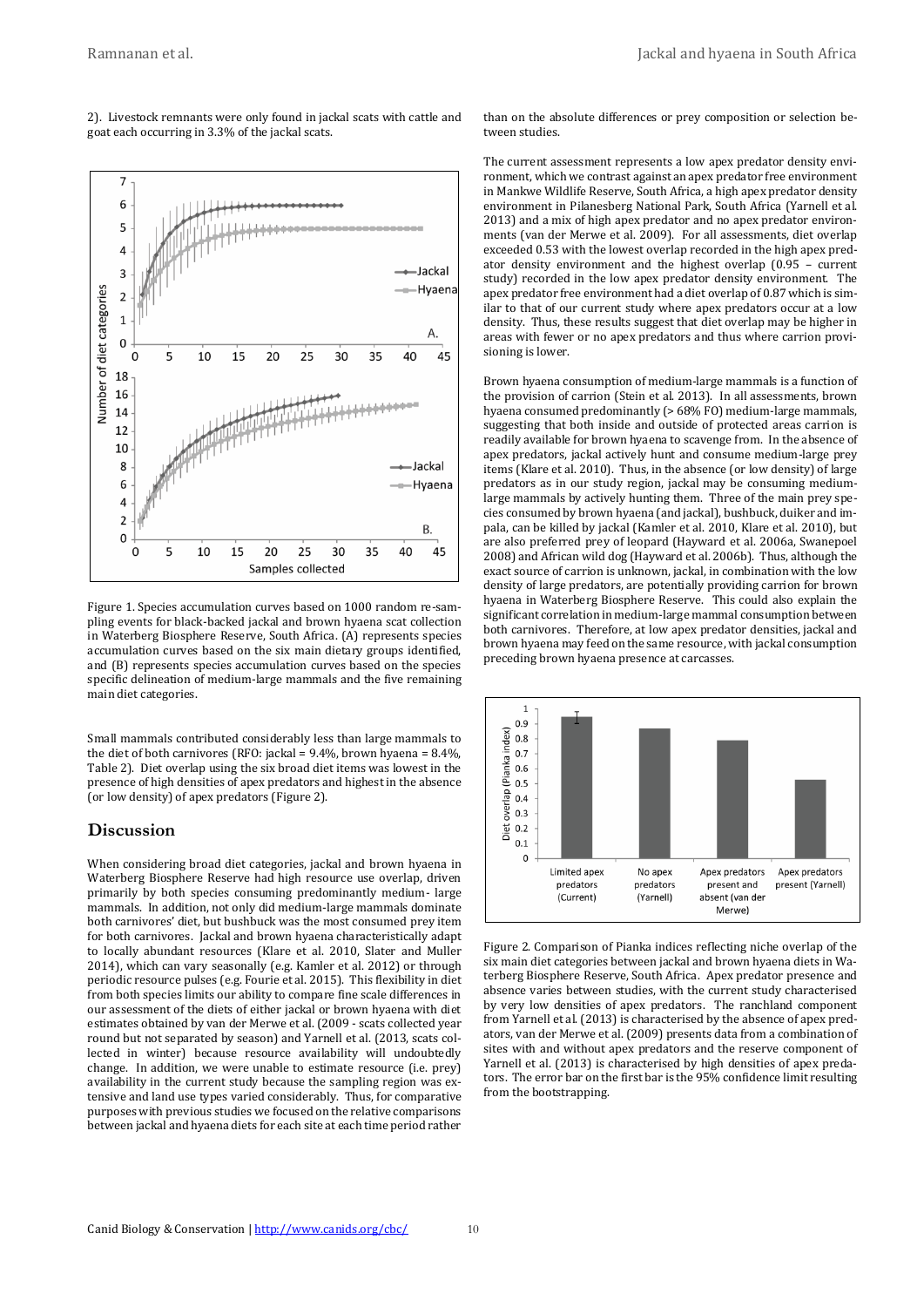Table 1. Diet of jackal and brown hyaena in Waterberg Biosphere Reserve, South Africa, shown as the frequency of occurrence and relative frequency of occurrence, with 95% confidence limits in brackets. Values based on an analysis of scats (n = 30 jackal, 42 brown hyaena) collected in April 2012.

|                      | Frequency of occurrence (%) |                     | Relative frequency of occurrence (%) |                  |
|----------------------|-----------------------------|---------------------|--------------------------------------|------------------|
| Food items           | Iackal                      | Brown hyaena        | Jackal                               | Brown hyaena     |
| Medium-large mammals | $90.0$ (80.0-100.0)         | 100.0 (100.0-100.0) | 42.2 (32.9-52.7)                     | 59.2 (51.9-67.7) |
| Small mammals        | 20.3 (6.7-33.3)             | 14.3 (4.8-23.8)     | $9.4(3.4-15.6)$                      | $8.4(3.2-13.9)$  |
| Fruit                | 39.6 (23.3-56.7)            | 26.3 (14.3-40.5)    | 18.3 (11.3-24.6)                     | 15.3 (8.8-22.1)  |
| Invertebrate         | $32.9(16.7-50.0)$           | $17.0(7.1-28.6)$    | $15.1(8.8-21.1)$                     | $9.9(4.3-15.5)$  |
| Reptile              | $16.0(3.3-30.0)$            | 12.2 (4.8-23.8)     | $7.3(1.8-12.7)$                      | $7.1(2.5-12.8)$  |
| Bird                 | $16.5(6.6-30.0)$            | $0.0(0.0-0.0)$      | $7.7(2.6-14.3)$                      | $0.0(0.0-0.0)$   |

| Table 2. Medium-large mammals consumed by jackal and brown hyaena in Waterberg Biosphere Reserve, South Africa, shown as the                         |
|------------------------------------------------------------------------------------------------------------------------------------------------------|
| frequency of occurrence, with the 95% confidence limits in brackets. Values based on an analysis of scats (n = 30 jackal, 42 brown hyaena) collected |
| in April 2012.                                                                                                                                       |

|                                       | Frequency of occurrence (%) |                  |  |
|---------------------------------------|-----------------------------|------------------|--|
| Food items                            | Jackal                      | Brown hyaena     |  |
| Bushbuck Tragelaphus scriptus         | 26.9 (10.0-43.3)            | 52.3 (38.1-69.0) |  |
| Mountain reedbuck Redunca fulvorufula | $0.0(0.0-0.0)$              | $4.9(0.0-11.9)$  |  |
| Common duiker Sylvicapra grimmia      | $10.0(0.0-20.0)$            | 14.0 (4.8-23.9)  |  |
| Blue wildebeest Connochaetes taurinus | $3.3(0.0-10.0)$             | 21.7 (9.5-35.7)  |  |
| Impala Aepyceros melampus             | 26.9 (13.3-43.3)            | 19.0 (9.5-31.0)  |  |
| Nyala Tragelaphus angasii             | $0.0(0.0-0.0)$              | $2.2(0.0-7.1)$   |  |
| Common reedbuck Redunca arundinum     | $9.6(0.0-20.0)$             | $7.2$ (0.0-16.7) |  |
| Kudu Tragelaphus strepsiceros         | 16.9 (3.3-30.0)             | $7.3(0.0-14.3)$  |  |
| Blesbok Damaliscus pygargus phillipsi | $0.0(0.0-0.0)$              | $4.7(0.0-11.9)$  |  |
| Baboon Papio ursinus                  | $0.0(0.0-0.0)$              | $2.4(0.0-7.1)$   |  |
| <b>Tssessebe Damaliscus lunatus</b>   | $6.7(0.0-16.7)$             | $2.5(0.0-7.1)$   |  |
| Warthog Phacochoerus africanus        | $3.2(0.0-10.0)$             | $0.0(0.0-0.0)$   |  |
| Eland Tragelaphus oryx                | $6.7(0.0-16.7)$             | $0.0(0.0-0.0)$   |  |
| Goat Capra sp.                        | $3.3(0.0-10.0)$             | $0.0(0.0-0.0)$   |  |
| Cattle Bos sp.                        | $3.3(0.0-10.0)$             | $0.0(0.0-0.0)$   |  |

In the presence of apex predators, jackal will readily scavenge from carcasses (Fourie et al. 2015). Thus, it would be expected that jackal diets in the presence of apex predators should be dominated by mediumlarge mammals which are commonly predated by large predators (Clements et al. 2014). This, however, was not the case, with mediumlarge mammals found in only 40% and 57% of all scats in sites where apex predators were present (Yarnell et al. 2013) or partially present (van der Merwe et al. 2009). Brown hyaena densities are higher in areas with apex predators where carrion is provided (Yarnell et al. 2013). As a consequence, the consumption of carrion on landscapes where apex predators are present may be under intense scramble competition where brown hyaena may outcompete smaller jackal. Brown hyaena are also known to cache large prey items (Mills 1990), thus potentially removing this resource from the landscape, further preventing jackal from accessing it. Therefore, on protected landscapes in the presence of apex predators, jackal may be forced to actively hunt smaller prey items, whereas brown hyaena will scavenge larger prey items, thus reducing resource overlap.

Although we acknowledge that livestock remains found in scats may be from scavenged animals, jackal do predate on livestock, preying on sheep, goats, and cattle (Kamler et al. 2012). Our results indicated that livestock predation during our sampling period was low. We detected sheep, goat and cattle remains in less than 5% of jackal scats. The low levels of goat and cattle in the jackal diet (Table 2) suggest that livestock predation in Waterberg Biosphere reserve may not be as prevalent as in other regions in South Africa (Kamler et al. 2012). An abundance of wild prey species reduces the reliance of jackal on livestock (Kamler et al. 2012) and thus the game ranches in the region may be providing abundant resources that limit livestock predation, although without knowing the relative availbaility of wild and domestic prey this conclusion should be treated with caution. Our results also support the observation that brown hyaena do not often kill livestock (Maude 2005), as no livestock remains were found in the scats of brown hyaena in our region.

Scat analysis techniques have inherent biases that are often not accounted for. Our study was conducted over a short time span, and thus reflects a snapshot of the diets of these two species. As such, this assessment may not provide a true reflection of the long term diet in the region as resource pulses can have significant short term impacts on observed diet estimates (Fourie et al. 2015). Despite this, a comparison of the diet between the two species during the snapshot provides important information as both predators would be equally influenced by any environmental variability. In addition, scats collected over a short time period may suffer from a lack of independence (Davies-Mostert et al. 2010). Since brown hyaena also cache large food items (Mills 1990), the combination of this lack of independence between scats and the caching behaviour may have inflated the importance of medium-large mammals in the diet of brown hyaena (FO = 100%) in our study.

The current snapshot of jackal and brown hyaena diets in Waterberg Biosphere reserve, along with the previous studies conducted inside and outside of nearby protected areas indicates considerable overlap in resource consumption between the two species. This overlap will undoubtedly result in competition between the two species, which may be mediated by the relative density of brown hyaena and available resources (i.e. time of year and presence of apex predators). The use of carrion by jackal in the presence of apex predators may therefore be a function of the presence of brown hyaena, providing a mechanism that may explain the seemingly contradictory conclusions that apex predators have a significant influence on jackal diet composition in some studies (Fourie et al. 2015 – brown hyaena absent) but not in others (Brassine and Parker 2012, Yarnell et al. 2013 – brown hyaena present). Thus, further insights are needed to understand how the removal (or repatriation) of apex predators influences the relative relationship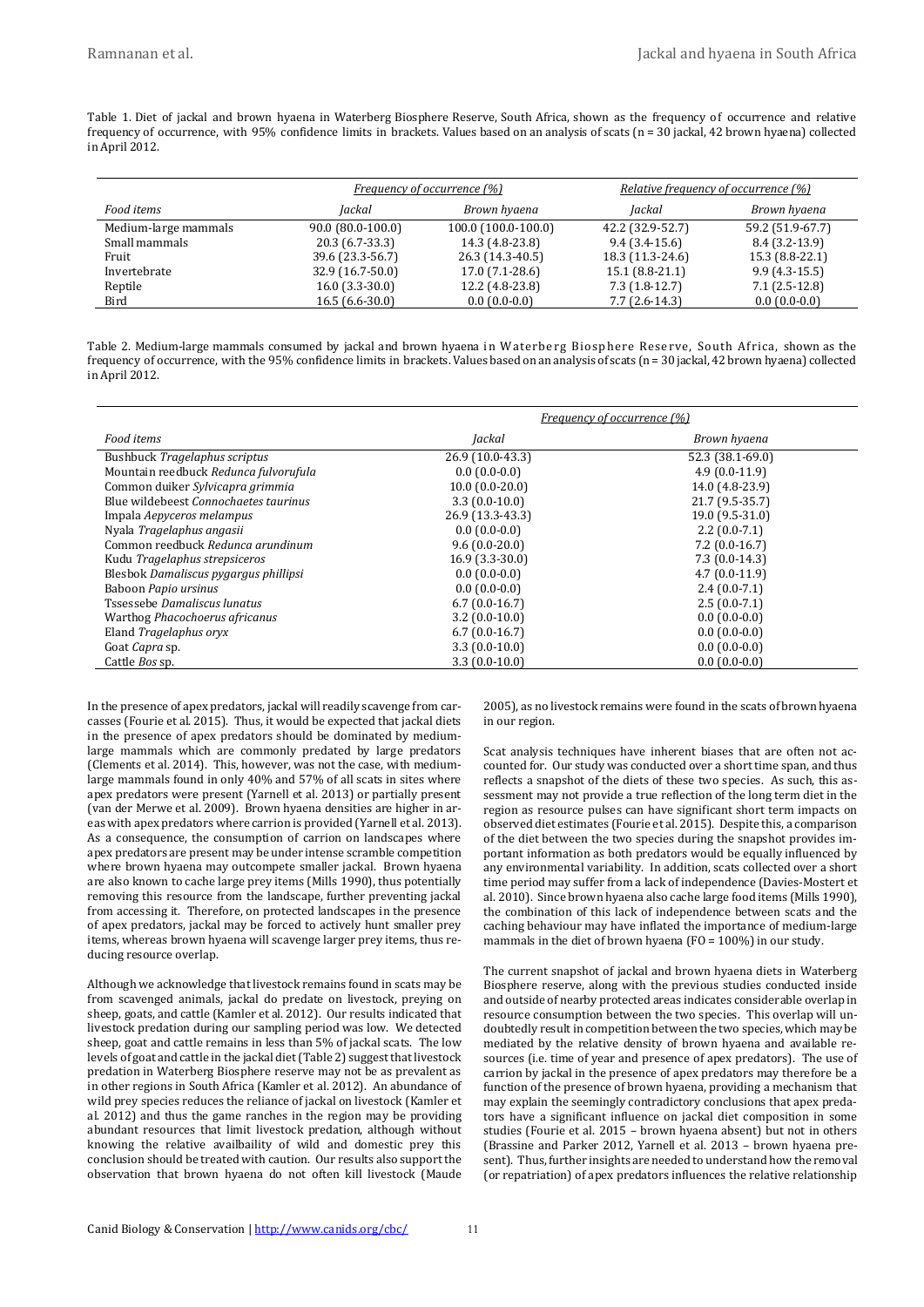between jackal and brown hyaena from both numerical and behavioural perspectives. It must also be recognized that diet is only one of many niche axes that can be investigated to understand resource partitioning between sympatric species, and thus to fully understand the relationship between jackal and brown hyaena, space use, activity patterns and behavioural information will also be needed.

#### **Acknowledgements**

We would like to thank all the land owners who allowed us to collect scats on their properties. Support from Lapalala Wilderness, Land Rover Centurion, the Endangered Wildlife Trust, the Centre for Wildlife Management, University of Pretoria, and Knowsely Safari Park made this research possible. CJT was funded by a Claude Leon Post-Doctoral Fellowship. We also thank two anonymous reviewers for helpful comments that improved the manuscript.

#### **References**

Azevedo, F.C.C., Lester, V., Gorsuch, W., Lariviere, S., Wirsing, A.J. and Murray, D.L. 2006. Dietary breadth and overlap among five sympatric prairie carnivores. *Journal of Zoology, London* 269:127-135.

Brassine, M.C. and Parker, D.M. 2012. Does the presence of large predators affect the diet of a mesopredator? *African Journal of Ecology* 50:243-246.

Buys, D. and Keogh, H.J. 1984. Notes on the microstructure of hair of the Orycteropodidae, Elephantidae, Equidae, Suidae and Giraffidae. *South African Journal of Wildlife Research* 14:111-119.

Carvalho, J.C. and Gomes, P. 2004. Feeding resource partitioning among four sympatric carnivores in the Peneda-Geres National Park, Portugal. *Journal of Zoology, London* 263:275-283.

Clements, H.S., Tambling, C.J., Hayward, M.W. and Kerley, G.I.H. 2014. An objective approach to determining the weight ranges of prey preferred by and accessible to the five large African carnivores. *PLOS One* 9: e101054.

Davies-Mostert, H.T., Mills, M.G.L., Kent, V. and Macdonald, D.W. 2010. Reducing potential sources of sampling bias when quantifying the diet of the African wild dog through scat analysis. *South African Journal of Wildlife Research* 40:105-113.

Douglas, R.M. 1989. A new method of cross-sectioning hair of larger mammals. *South African Journal of Wildlife Research* 19:73-76.

Fedriani, J.M., Fuller, T.K., Sauvajot, R.M. and York, E.C. 2000. Competition and intraguild predation among three sympatric carnivores. *Oecologia* 125:258-270.

Fourie, R.M., Tambling, C.J., Gaylard, A. and Kerley, G.I.H. 2015. Shortterm foraging responses of a generalist predator to management driven resource pulses. *African Journal of Ecology* 53:521-530.

Hayward, M.W., Henschel, P., O'Brien, J., Hofmeyr, M., Balme, G. and Kerley, G.I.H. 2006a. Prey preferences of the leopard (*Panthera pardus*). *Journal of Zoology, London* 270:298-313.

Hayward, M.W., O'Brien, J., Hofmeyr, M. and Kerley, G.I.H. 2006b. Prey preferences of the African wild dog *Lycaon pictus* (Canidae: Carnivora): ecological requirements for conservation. *Journal of Mammalogy* 87:1122-1131.

Hayward, M.W., Adendorff, J., O'Brien, J., Sholto-Douglas, A., Bissett, C., Moolman, L.C., Bean, P., Fogarty, A., Howarth, D., Slater, R. and Kerley, G.I.H. 2007. Practical considerations for the reintroduction of large, terrestrial mammalian predators based on reintroductions to South Africa's Eastern Cape Province. *The Open Conservation Biology Journal* 1:1-11.

Johnson, M.K. and Hansen, R.M. 1979. Estimating coyote food intake from undigested residues in scats. *American Midland Naturalist* 102:363-367.

Kamler, J,F., Foght, J.L. and Collins, K. 2010. Single black-backed jackal (*Canis mesomelas)* kills adult impala (*Aepyceros melampus*). *African Journal of Ecology* 48:847-848.

Kamler, J.F., Klare, U. and Macdonald, D.W. 2012. Seasonal diet and prey selection of black-backed jackals on a small-livestock farm in South Africa. *African Journal of Ecology* 50:299-307.

Keogh, H.J. 1983. A photographic reference system of the microstructure of the hair of southern African bovids. *South African Journal of Wildlife Research* 13:89-132.

Klare, U., Kamler, J.F., Stenkewitz, U. and Macdonald, D.W. 2010. Diet, prey selection, and predation impact of black-backed jackals in South Africa. *Journal of Wildlife Management* 74:1030-1042.

Klare, U., Kamler, J.F. and Macdonald, D.W. 2011. A comparison and critique of different scat-analysis methods for determining carnivore diet. *Mammal Review* 41**:**294-312.

Loveridge, A.J. and Macdonald, D.W. 2003. Niche separation in sympatric jackals (*Canis mesomelas* and *Canis adustus*). *Journal of Zoology, London* 259:143-153.

Maude, G. 2005. *The comparative ecology of brown hyaena (Hyaena brunnea) in Makgadikgadi National Park and a Neighbouring Community Cattle Area in Botswana.* Master of Science thesis, University of Pretoria, Pretoria, South Africa.

Mills, M.G.L. 1990. *Kalahari hyaenas*. Unwin Hyman, London, UK.

Mucina, L. and Rutherford, M.C. 2006. *The vegetation of South Africa, Lesotho and Swaziland*. South African National Biodiversity Institute, Pretoria, South Africa.

Oksanen, J., Blanchet, F.G., Kindt, R., Legendre, P., Minchin, P.R., O'hara, R.B., Simpson, G.L., Solymos, P., Stevens, H.H. and Wagner, H. 2012. Vegan: Community ecology package. [http://CRAN.R-project.org/package=vegan](http://cran.r-project.org/package=vegan)

Pianka, E.R. 1973. The Structure of lizard communities. *Annual Review of Ecology and Systematics* 4:53-74.

R Development Core Team 2011. R: A language and environment for statistical computing. R Foundation for Statistical Computing, Vienna, Austria[. http://www.r-project.org/](http://www.r-project.org/)

Ramnanan, R., Swanepoel, L. H. and Somers, M.J. 2013. The diet and presence of African wild dogs (*Lycaon pictus*) on private land in the Waterberg region, South Africa. *South African Journal of Wildlife Research* 43:68-73.

Ripple, W.J., Estes, J.A., Beschta, R.L., Wilmers, C.C., Ritchie, E.G., Hebblewhite, M., Berger, J., Elmhagen, B., Letnic, M., Nelson, M.P., Schmitz, O.J., Smith, D.W., Wallach, A.D. and Wirsing, A.J. 2014. Status and ecological effects of the world's largest carnivores. *Science* 343:1241484.

Slater, K. and Muller, K. 2014. The diet of brown hyaenas (*Hyaena brunnea*) in Shamwari Game Reserve, Eastern Cape, South Africa. *Koedoe* 56: 1-5.

Stein, A.B., Fuller, T.K. and Marker, L.L. 2013. Brown hyaena feeding ecology on Namibian farmlands. *South African Journal of Wildlife Research* 43:27-32.

Swanepoel, L.H. 2008. *Ecology and conservation of leopards,* Panthera pardus*, on selected game ranches in the Waterberg region, Limpopo, South Africa*. Master of Science thesis, University of Pretoria, Pretoria, South Africa.